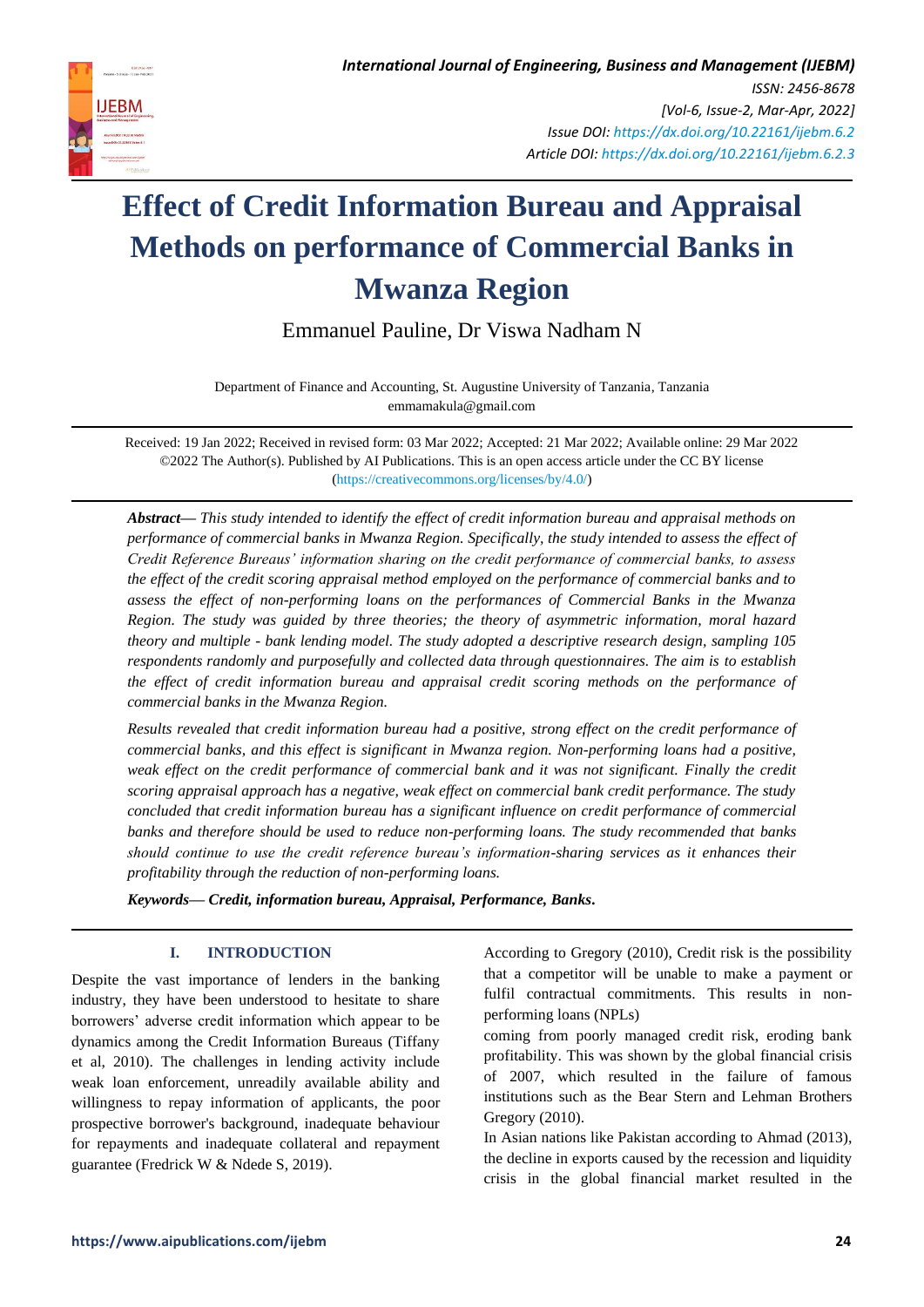withdrawal of foreign investment and devaluation of the local currency. Other economic factors, such as the rise in global oil prices, the energy crisis, high per unit costs, and circular debts, among others, resulted in families and businesses being unable to repay their loans (Ahmad, 2013). As a result, the number of nonperforming loans (NPLs) has grown, and when loans become nonperforming, banks' liquidity and revenues suffered.

An institution must monitor the behaviour of credit customers to tackle the difficulty of NPLs Gaitho (2013). Prior credit information on potential borrowers can also assist prevent bad debts from occurring. However, because this data is not easily available, banks must develop longterm relationships with their borrowers in order to assess their creditworthiness. Monitoring debtors is expensive for the bank, and the knowledge acquired from a long-term relationship with a borrower gives the bank a competitive advantage (Kiplangat, 2015).

Multiple borrowing and over-deficit increase loan default when financial institutions compete for consumers, unless the financial institutions have access to databases that record key characteristics of clients' borrowing history Gaitho (2013). On the other side, an information monopoly does more harm than good. Borrowers who are aware that banks operate in isolation take advantage of the knowledge asymmetry to rack up several bad loans. As a result, banks are incentivized to exchange credit information in banking sector. Although competition amongst lenders limits information sharing, the impact of competition appears to be minor. Numerous theoretical and empirical studies show that credit information sharing (CIS) has a variety of positive effects. These studies list the advantages of CIS as boosting financial institution transparency, assisting banks in lending wisely, lowering bank risk, and serving as a borrower's discipline against defaulting hence reducing borrowing expenses.

Information sharing is also one of the elements that contribute to the increase or fall of NPLs, according to Ahmad, (2013). According to Jappelli & Pagano (1999) information sharing is also linked to bigger credit markets and lower credit risk. Credit information exchange, then, is unquestionably important in minimizing information asymmetry between banks and borrowers Gaitho (2013). Credit Reference Bureaus (CRBs) or Credit Reporting Agencies (CRAs) were created to enable credit information sharing (CIS) in this respect.

## **1.1 The Theory of Asymmetric Information**

The first theory governing credit bureau information relates asymmetric information which arises when one party has information that the counterparty is not privy to. The theory of asymmetric information postulates that, if a participant who is advantaged capitalizes on the information, it can lead to market imperfection (Thuo, 2015; Otwori, 2015). The theory was championed by Akerlof in 1970 and it is still in use today. It is argued that buyers use statistical analysis of the market in measuring the value in various classes of goods and its role in credit information sharing (CIS) plays a limiting adverse selection in the credit market. Their study postulates that information asymmetry between lenders and borrowers breeds credit rationing. Each institution has information on its existing clients, but none on prospective applicants. If the credit providers share information about their client's financial performance, only creditworthy customers will be admitted hence they will be able to drastically reduce defaults (Murithi, Wawera & Muturi 2016).

Furthermore, with credit information sharing, lenders can expand the acceptance criteria and hence the ability to spur business growth and monitor their portfolio to adjust their decisions appropriately based on the alerts about the deterioration of the debt serviceability capacity of the borrower.

The concept of asymmetric information is based on comparison of market quality with uncertainty (Akerlof, 1970). To demonstrate the presence of information asymmetry, Akerlof utilizes the famous "lemon" dilemma in the automotive industry, where new and used cars are sold. He claims that a buyer can only get a decent notion of a car's quality after having it for a while. Used vehicle sellers, on the other hand, have a better understanding of the automobile's quality than new car purchasers. As a consequence, new cars and decent cars must sell at the same price since a consumer cannot distinguish between a decent car and a "lemon." Because they both sell for the same price, the poor automobiles eventually push out the excellent ones. As a result, the market's quality of goods is damaged.

Information asymmetry causes a slew of other issues in addition to weakening the market's products and services. Insider trading has been highlighted as one of the repercussions of information asymmetry in recent research, such as the work by (Akerlof, 1970). Knowledge asymmetry can lead to excessive lending and inefficient credit allocation. Information asymmetry increases the cost of external borrowing and decreases the long-run level of steady state investment capital and production.

Information sharing through Credit information Bureaus is expected to reduce or removal information asymmetry between borrowers and lenders, and thus prevent excessive lending and inefficient credit allocation. Excessive lending and inefficient credit allocation is likely to affect the loan or credit performance of the lender negatively due to increased default rates.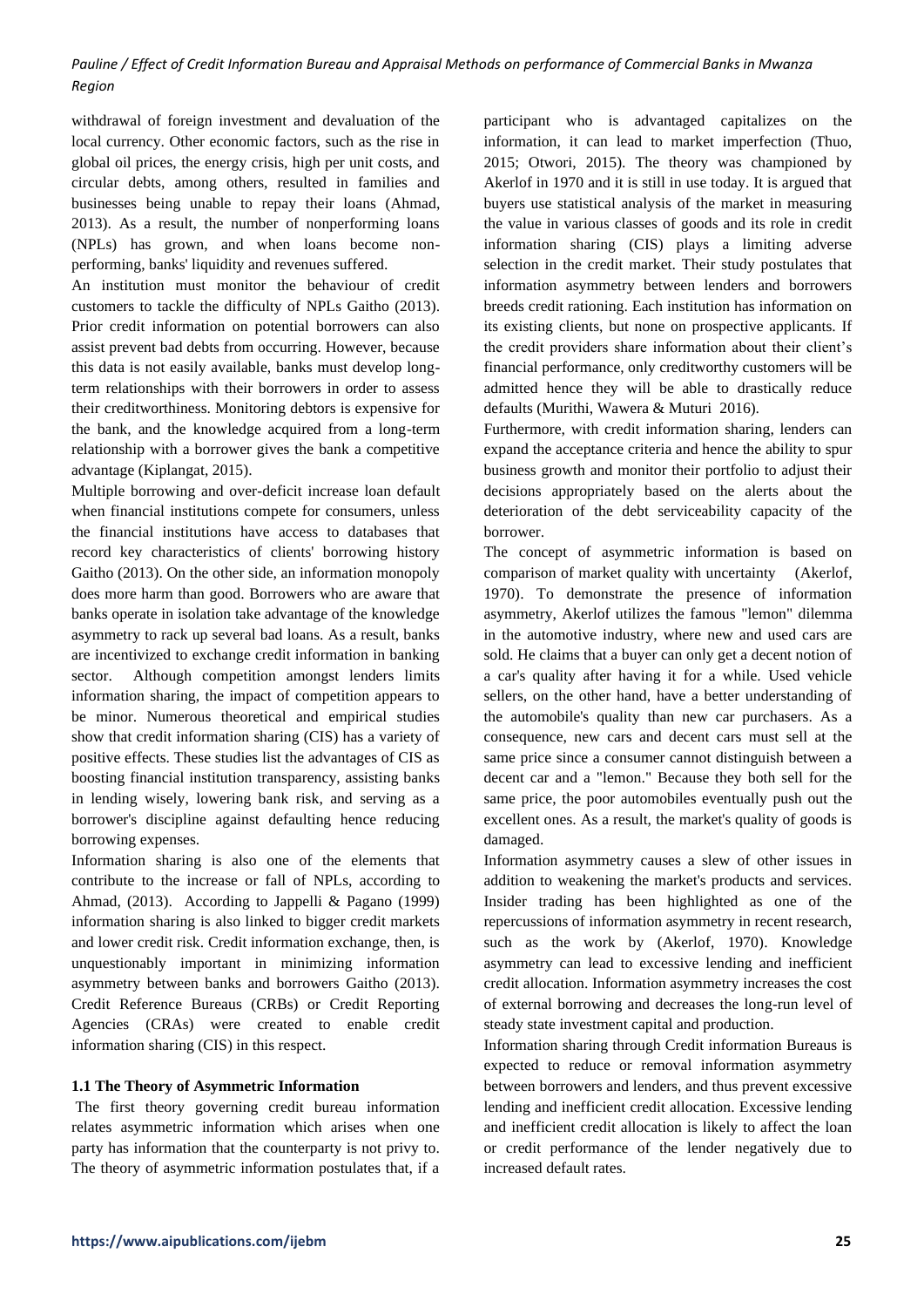## **1.12 Moral Hazard Theory**

The moral hazard problem is the second hypothesis which states that borrowers are motivated to default unless there are negative implications for future credit requests. Failure to access borrowers' prior credit profiles fosters moral hazard, which may lead to lenders imposing disciplinary interest rates, in the end causing the credit market to collapse (Christopher, Kadima & Juma, 2020). According to Gichimu (2015), Credit information sharing drives borrowers to fulfil their contractual commitments. As a result, borrowers are more inclined to meet their loan responsibilities as they know that when they default, they would be "black" listed, from proper borrowing in the future. The scenarios show that defaulting carries a significant cost about interest rates even omission from prospect borrowing, so knowledge sharing technique aids borrowers in overcoming the moral hazard issues they confront (Bernado, Pagano & Piccolo, 2014).

Moral hazard as defined by Nayyar (1990) as the issues that arise from the buyer's incapacity to witness the seller's behaviour. Furthermore, because it is difficult to determine service quality, the service is irreversible, and the service outcome is unclear due to external circumstances, it is hard for the buyer of services to assess if the seller's activities were suitable and adequate. The distinction between moral hazard and adverse selection is that adverse selection occurs before the transaction because one party has insufficient knowledge about the attributes of the other. Moral hazard, on the other hand, occurs after the transaction has occurred since the borrower or buyer may engage in behaviours that the lender is unaware of. This study intended to assess if information sharing through Credit information Bureaus and credit appraisal methods can prevent moral hazards behaviour of borrowers by prior determination of their suitability for the purpose of the loan and thus ensure positive credit performance of the lender.

In their lending activities, banks confront both adverse selection and moral hazard issues. Moral hazard occurs when a lender is unable to monitor a borrower's behaviours that impact the likelihood of repayment (Japelli & Pagano, 2000). A borrower may be tempted to misallocate cash for personal gain or engage in unproductive ventures that solely serve to boost personal power or status. If the projects fail, the lender will lose money. The bank faces a moral hazard as a result of the borrower's opportunistic behaviour (Japelli & Pagano, 2000).

Mishkin (1999) points out that lenders frequently place limits on borrowers to ensure that they do not participate in activity that makes it less likely that they would repay the loan. Nonetheless, such limits are costly to enact and manage, and their scope is unavoidably restricted.

## **1.3 Adverse selection theory**

Akerlof (1970) was the first to use the Lemon Principle to analyse adverse selection. He cited the outrageous rates charged by a local moneylender to his clients as an example. The image demonstrates India's high interest rates. The prime interest rate at large banks is between 6% - 10%, whereas the interest rate at a small money lender is between 15% - 50%. The considerable interest rate differential between the two entities is due to the methods of enforcing the transaction contract or intimate knowledge of the borrower's character. As a result, if a middleman tries to arbitrate between the two moneylenders' prices, he is likely to attract all of the "lemons" (Akerlof, 1970). Adverse selection happens in financial transactions, particularly in the banking industry, when possible negative credit risks borrowers are the ones who actively seek out a loan (Kiplangat, 2015). Lenders are frequently unable to detect the features that cause unfavourable selection issues, and as a result, credit is rationed or exorbitant borrowing rates are charged. Those who wish to take significant risks, on the other hand, are more inclined to take out a loan, even if it has a high interest rate loan (Kiplangat, 2015). Finally, in the case of capital markets, partially informed lenders are hesitant to provide loans with high interest rates because they believe that borrowers with high interest rates are more likely to fail. This method of separating good from bad credit risk in order to address the issue of adverse selection is inefficient and, in the end, will lower the number of loans that the lender would otherwise provide loan (Kiplangat, 2015). Therefore to avoid adverse selection outcomes, a lender ought to review the borrower's information through credit appraisal selection methods and information provided by the Credit Information Bureaus. The two factors are likely to regulate the interest rates charged to a particular borrower and thus reduce the risk of loan default.

## **1.4 Multiple Bank Lending Model**

The model contends that the ability to get information about an applicant's financial performance with other lenders over some time makes it possible to identify risk and be able to objectively measure risk at that point of application. In the context of multiple-bank Operations under a "dark" environment limits, objective assessment as the lenders are not able to determine the total exposure of an applicant and hence it is difficult to determine the capability to repay. For example, Bennardo *et al* (2014) argue that credit sharing information enables individual lenders to access the overall indebtedness of borrowers hence reducing the risk of over-borrowing and if the information is well shared, the credit market will expand because the risk caused by over-indebtedness is reduced hence uncertainty of non-repayment is drastically reduced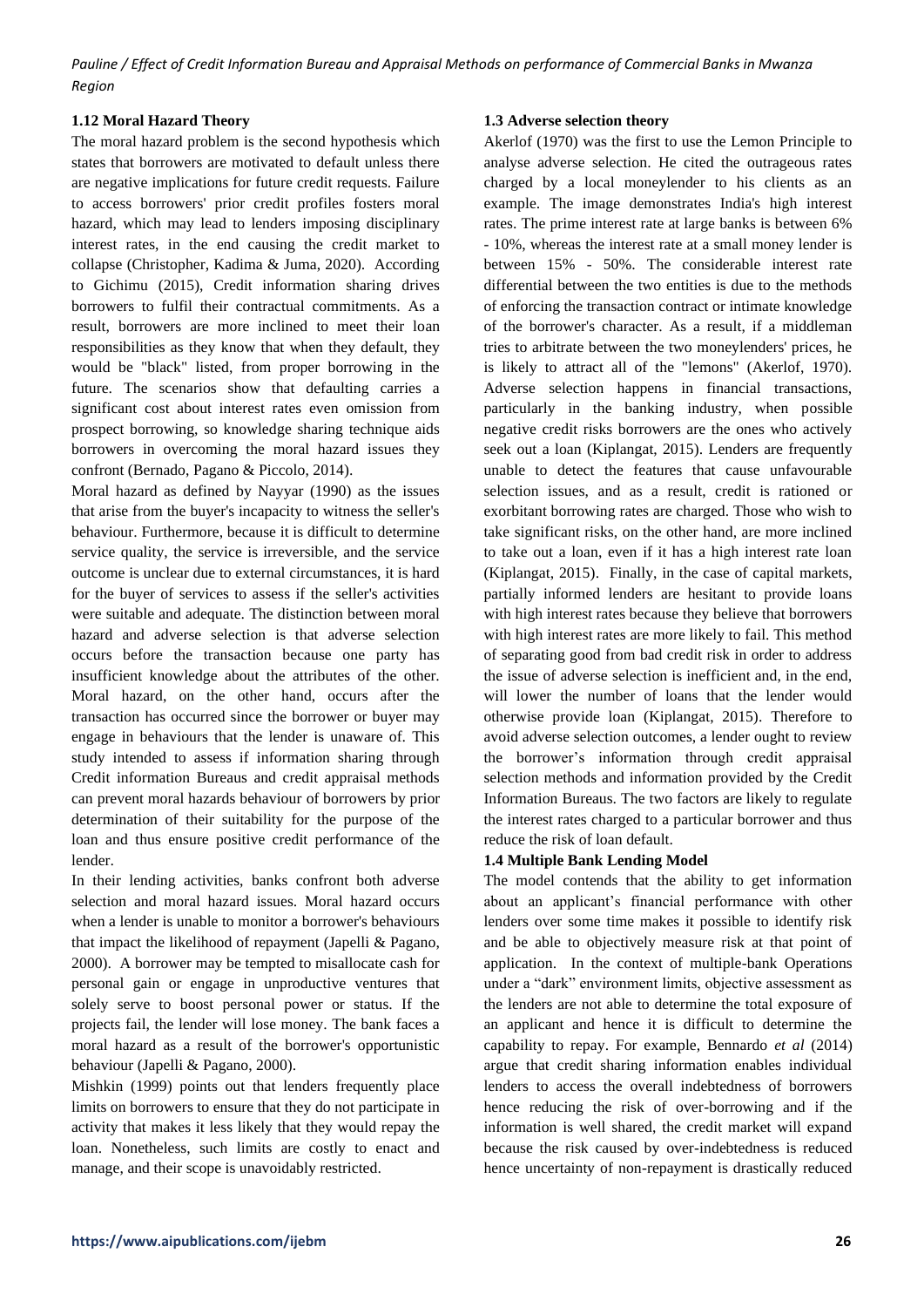(Agbloyor, Kwado & Gyekedako, 2017). Therefore, information sharing through Credit Information Bureau and credit appraisal methods are used by the lenders to discover borrowers who have multiple loans from different lenders, and be able to act accordingly and appropriately.

#### **1.4 Non-performing loans**

Commercial banks make up a significant portion of any country's financial institutions. As a result, changes in this sector's performance have negative consequences for the country's economy. Deposits are collected by commercial banks, which at times are loaned to borrowers as loans. A bank's actual or alleged refusal of paying depositors' money when needed may induce panic resulting in insolvency (Kinanga, 2016).

Credit amounts are the main component of commercial banks' assets and source of credit risk because they are used to earn interest revenues. When a debtor fails to meet their commitments in terms of loan repayment, credit risk arises. It includes both potential and existing earnings risks stemming from the obligator's failure to meet the agreedupon contract requirements (Kipchumba, 2015). This demands the banks putting in place mechanisms for detecting, monitoring, measuring, and controlling credit risks, as well as providing suitable compensation in the event of risk incurrence (Gichimu, 2015).

Non-performing loans continue to become the most damaging factor in the development of the financial sector. According to the World Bank's (2020) report, Kenyan commercial banks performed poorly, with a nonperforming loan rate of 14.92 per cent, higher than the global average of 11.07 per cent, and a five-year average of 11.07 per cent. This is a major source of concern, which is why the research focused on credit control policies as well as loan performance in Kenyan commercial banks. Loan performance accounts for more than ten times a bank's equity, so it accounts for a significant share of the credit risk.

A loan portfolio refers to the entire amount of money distributed as loans to various borrowers under various credit packages. Personal loans, business loans, salary loans, and group guaranteed loans are examples of lending products. Loan performance includes payment rates, the number of borrowers, the amount of security pledged, and the rate of arrears recovery (World Bank Report, 2020).

The fraction of NPLs to total loans determines how well a loan performs. The amount of money borrowed on which planned payments have not been received for 90 days is referred to as non-performing loans (NPLs) (Bank for International Settlements, 2016). A performing loan, on the other hand, is one in which both the principal and interest payments are current and the loan is scheduled to be paid off in full within 90 days. As a result, banks and other institutions are focusing on lowering nonperforming loans (NPLs) because of the danger of the principle and interest not being recovered. Tanzanian commercial banks have a higher rate of nonperforming loans (NPLs) than the global average (World Bank, 2019).

Non-performing loans have continued to expand sharply over the years, according to Marobhe and Pastory (2015), despite increased attempts to reduce non-performing loans. The great non-performing loans (NPLs) levels reflect the existing high risk of credit in the banking sector, which causes marketplace and liquidity challenges. NPLs are mostly caused by inefficiencies in the credit management techniques used by banks (Kipchumba, 2015).

Following the global financial crisis of 2008 and 2009, the Basel III 2017 standards examined credit scoring systems adopting international credit management methods and conducting frequent credit risk assessments among peer banks and equivalents. The banking sector is required to uphold standards of financial control and proactive credit management techniques to reduce non-performing loans as a result of Basel III 2017 criteria (Nshala, 2017).

According to Otwori (2015) most banking institutions were uninterested in rapid credit rescue and, as a result, a drop in non-performing loans. The term "debt collection" refers to the process of pursuing unpaid loans. A small number of clients have been established to fulfil payments, while some do not pay at all. This has led to the creation of policies that an organization should follow to avoid nonperforming loans. These policies may include a debt recovery policy. The debt collection policies aim to stimulate the non-payers to pay therefore avoiding nonperforming loans. This is because of lacking strict debt collection policies, which result in overdue collection amounts and, as a result, NPLs (Mbulu, 2016).

A non-performing loan (NPL) is one that has not been paid for ninety days or longer. In the start and progression of financial and banking crises, the magnitude of nonperforming loans is a critical 32 elements (Tiffany and Greenidge, 2010).

The collapse of the sub-prime mortgage industry in August 2007 is blamed for the present global financial crisis, which started in the United States. According to Grosvenor *et al* (2010) any commercial banks with greater risk appetite and willingness to make loans with a higher probability of default tend to record higher losses. Furthermore, the number of nonperforming loans (NPLs) in the United States began to rise significantly in the early 2000s. NPLs are therefore an indicator of a country's financial stability, as well as the banking system's stability. It is obvious from the foregoing that the capacity to anticipate, monitor, and manage non-performing loans is critical. NPLs are a measure of a bank's credit risk,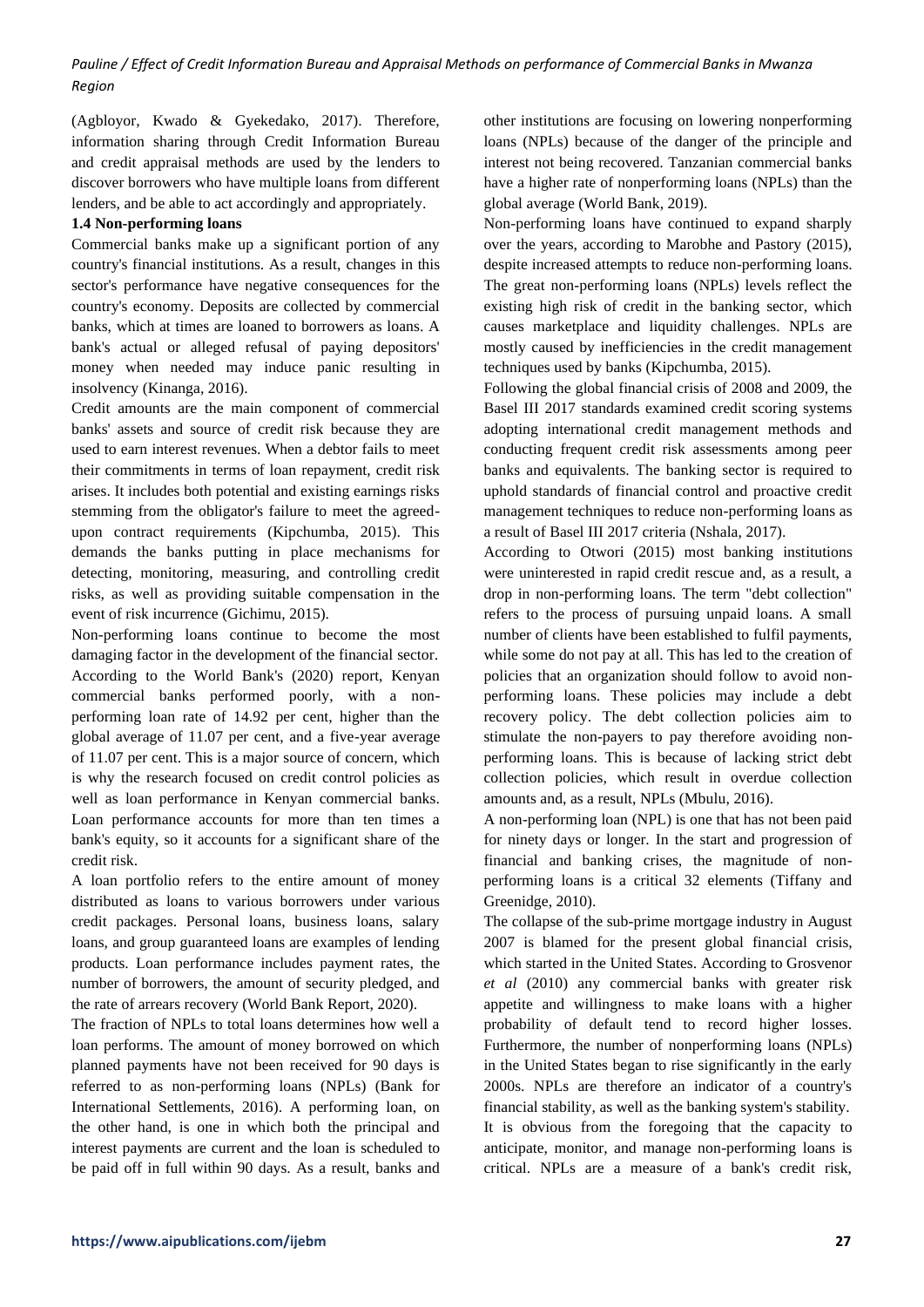External causes such as weak economic conditions, internal issues such as poor lending decisions, or both might contribute to this. The NPL-to-asset ratio is a metric used to assess the asset quality and financial health of a bank. A high percentage in the current financial crisis may indicate that banks are unhealthy since they are exposed to the core causes of the problem.

According to the Federal Reserve, controlling nonperforming assets (NPAs) is crucial for both individual bank performance and the economy's financial climate (Kiplangat, 2015). Due to the nature of their business, commercial banks are vulnerable to the risk of borrowers defaulting. Prudent credit risk assessment and adequate reserves for poor and suspect loans are essential. can help banks mitigate their risk.

# **II. MATERIALS AND METHODS**

The chapter discusses the data collection and analysis framework. The study design specifies how these methodologies were chosen, how the data was treated, and how the results were interpreted using quantitative data.

#### **2.1 Population**

A population can be defined as "a collection of objects, cases, or items that share certain common observable qualities that distinguish them from other populations". A population, according to Creswell (2014), is described as a group of people, services, elements, and events, which are being studied. The study's participants are 22 commercial banks, two credit reference bureaus, and Tanzania's central bank.

| SN             | Institution operating in Mwanza         | Category                         | Employees      |
|----------------|-----------------------------------------|----------------------------------|----------------|
| $\mathbf{1}$   | Amana Bank                              | <b>Commercial Banks</b>          | 10             |
| $\overline{2}$ | Azania Bank                             | <b>Commercial Banks</b>          | 12             |
| $\overline{3}$ | <b>CRDB</b> Bank                        | <b>Commercial Banks</b>          | 35             |
| $\overline{4}$ | Diamond Trust Bank Tanzania,            | <b>Commercial Banks</b>          | $\mathbf{Q}$   |
| 5              | Equity Bank (Tanzania),                 | <b>Commercial Banks</b>          | 10             |
| 6              | Exim Bank (Tanzania),                   | <b>Commercial Banks</b>          | 11             |
| $\overline{7}$ | <b>KCB</b> Bank Tanzania                | <b>Commercial Banks</b>          | $\mathbf{Q}$   |
| 8              | Mkombozi Commercial Bank                | <b>Commercial Banks</b>          | 12             |
| 9              | National Microfinance Bank,             | <b>Commercial Banks</b>          | 45             |
| 10             | TPB Bank Plc,                           | <b>Commercial Banks</b>          | 12             |
| 11             | Access Bank Tanzania,                   | <b>Commercial Banks</b>          | 8              |
| 12             | Letshego Bank Tanzania,                 | <b>Commercial Banks</b>          | 5              |
| 13             | Akiba Commercial Bank,                  | <b>Commercial Banks</b>          | $\overline{7}$ |
| 14             | <b>Bank of Africa Tanzania Limited,</b> | <b>Commercial Banks</b>          | 11             |
| 15             | <b>Bank of Baroda Tanzania Limited,</b> | <b>Commercial Banks</b>          | 10             |
| 16             | Ecobank,                                | <b>Commercial Banks</b>          | 10             |
| 17             | First National Bank of Tanzania,        | <b>Commercial Banks</b>          | 12             |
| 18             | Habib African Bank,                     | <b>Commercial Banks</b>          | 10             |
| 19             | NBC Bank,                               | <b>Commercial Banks</b>          | 10             |
| 20             | <b>NCBA Bank Tanzania</b> ,             | <b>Commercial Banks</b>          | 12             |
| 21             | Stanbic Bank Tanzania Limited,          | <b>Commercial Banks</b>          | 13             |
| 22             | <b>Standard Chartered Bank</b>          | <b>Commercial Banks</b>          | 13             |
| 23             | Credit info Tanzania                    | <b>Credit Information Bureau</b> | 15             |
| 24             | Dun & Bradstreet Credit Bureau Tanzania | <b>Credit Information Bureau</b> | 11             |
| 25             | Bank of Tanzania (BOT)                  |                                  | 30             |

*Table 2. 1 Selected banks*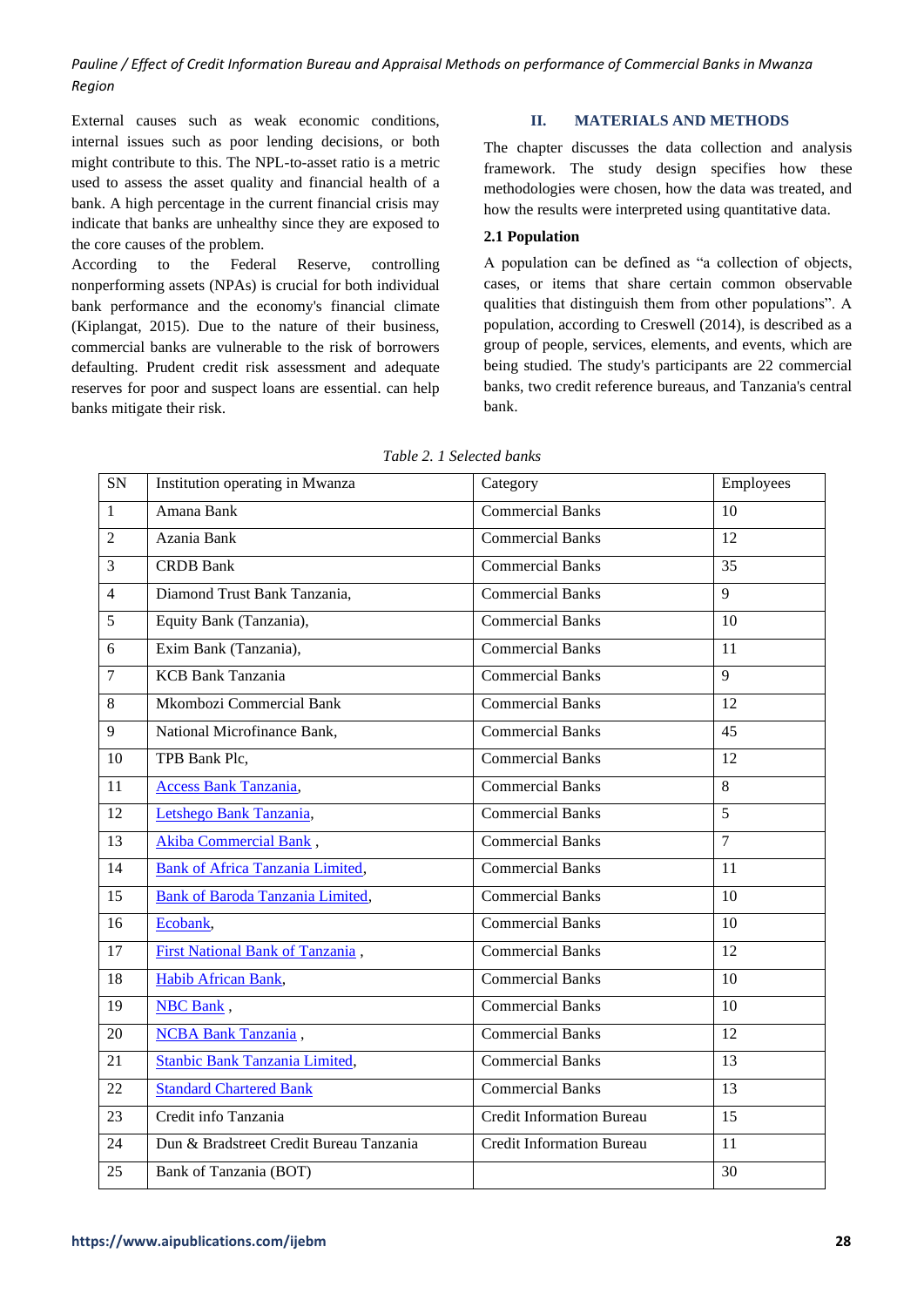#### **Source: Researcher, 2021.**

## **2.2 Sample Size and Sampling Technique**

A sample of 105 employees in total was drawn from the population of 330 Employees from 22 Commercial banks' branches and 2 credit information bureaus. Since the type of study was quantitative, the study involved more than one institution, and then individuals had equal and independent chances of being selected as members of the sample. In addition to that, the study used the purposive sampling in drawing the needed individual believed to be reliable for the study as indicated in table 3.1 below.

Purposive sampling's power rests in its ability to identify examples with a lot of information for in-depth study linked to the core issues being investigated (Kombo and Tromp, 2006). Also, the study sampled workers from credit reference bureaus using random sampling, as shown in table 3.2 below.

| SN             | Details                                    | Frequency              |                  |                             |                          |              |  |
|----------------|--------------------------------------------|------------------------|------------------|-----------------------------|--------------------------|--------------|--|
|                |                                            | <b>Branch Managers</b> | Loan<br>officers | Recovery<br><b>Officers</b> | Supervisors              | Total        |  |
| $\mathbf{1}$   | Amana Bank                                 | 1                      | 6                | $\overline{2}$              | $\blacksquare$           | $\mathbf{Q}$ |  |
| $\overline{2}$ | Azania Bank                                | $\mathbf{1}$           | 6                | $\overline{2}$              | $\blacksquare$           | 9            |  |
| $\overline{3}$ | CRDB Bank,                                 | $\mathbf{1}$           | 10               | $\overline{2}$              | $\blacksquare$           | 13           |  |
| $\overline{4}$ | <b>Diamond Trust Bank</b>                  | $\mathbf{1}$           | 6                | $\overline{2}$              | $\overline{\phantom{a}}$ | 9            |  |
| 5              | Equity Bank (Tanzania),                    | $\mathbf{1}$           | 8                | $\overline{2}$              | $\overline{\phantom{a}}$ | 11           |  |
| 6              | Exim Bank (Tanzania),                      | $\mathbf{1}$           | 6                | $\overline{2}$              | $\blacksquare$           | 9            |  |
| $\overline{7}$ | <b>KCB Bank Tanzania</b>                   | $\mathbf{1}$           | 6                | $\overline{2}$              | $\overline{a}$           | 9            |  |
| 8              | Mkombozi<br>Commercial<br>Bank             | $\mathbf{1}$           | 6                | $\overline{2}$              |                          | 9            |  |
| 9              | Microfinance<br>National<br>Bank,          | $\mathbf{1}$           | 10               | $\overline{2}$              | ÷                        | 13           |  |
| 10             | TPB Bank Plc,                              | $\mathbf{1}$           | 6                | $\overline{2}$              | $\blacksquare$           | 9            |  |
| 11             | Credit info Tanzania                       |                        | $\overline{a}$   | $\overline{a}$              | $\mathbf{1}$             | $\mathbf{1}$ |  |
| 12             | Dun & Bradstreet Credit<br>Bureau Tanzania |                        | $\overline{a}$   | $\overline{a}$              | $\mathbf{1}$             | $\mathbf{1}$ |  |
| 13             | Bank of Tanzania (BOT)                     |                        | $\overline{a}$   |                             | $\mathbf{1}$             | $\mathbf{1}$ |  |
|                | Total                                      | 10                     | 70               | 20                          | 3                        | 105          |  |

*Table 3. 2 Sample Size Selected from the Targeted Population*

**Source: Researcher, 2021**

## **2.3 Sampling Techniques**

The study employed a multi-stage sample technique to determine the sample size and the number of employees required in each bank. Then the individuals required for each bank were purposively determined and for Credit information Bureau were randomly sampled. Purposive sampling was also be used by the study to select the individuals who were thought to be trustworthy for the study. Purposive sampling's strength rests in its ability to identify examples with a lot of information for in-depth study linked to the core issues being investigated (Kombo & Tromp, 2015). The study used staff from credit reference bureaus and other departments of commercial banks for sampling.

## **III. DATA FINDINGS AND DISCUSSION**

To achieve the above objectives, the study used SPSS v20 to compute frequency, run factor, correlation and regression analysis on a sample of 105 respondents from different commercial Banks in Mwanza. The questionnaire was used for data collection and 97 questionnaires were returned, thus the response rate was 92.4 per cent (97/105\*100). The chapter organization starts with an introduction, followed by demographic information and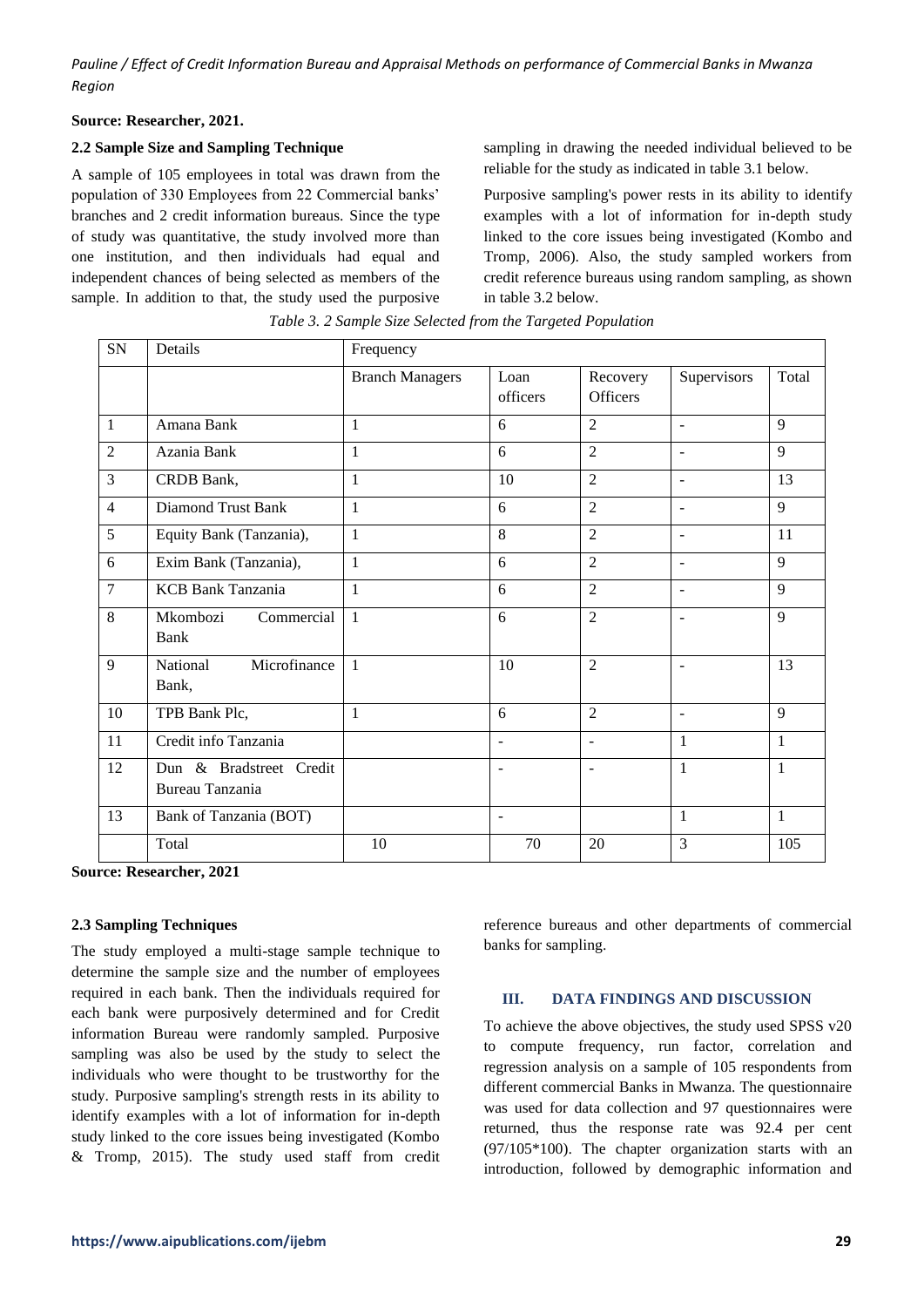finally data are organized according to research specific objectives.

## **3.2.1 Respondent gender**

The sample had 62.6 per cent male and 37.4 per cent female (table 4.1). Therefore, gender, in this case, might have not adversely influenced the study results since male and female respondents responded to the questionnaires.

|       |        | Frequency | Percent | Valid Percent | <b>Cumulative Percent</b> |
|-------|--------|-----------|---------|---------------|---------------------------|
|       | Male   | 62        | 62.6    | 62.6          | 62.6                      |
| Valid | Female | 37        | 37.4    | 37.4          | 100.0                     |
|       | Total  | 99        | 100.0   | 100.0         |                           |

*Table 3. 1 Respondent Gender*

**Source,** *Research data, 2021*

#### **3.2.2 Respondent Age**

Age groups have specific needs, different norms, attitudes and perceptions. Thus consideration of the age factor in sampling was important in this study. The majority  $(62.5\%)$  were  $31 - 40$  years age group (refer to table 4.2).

This middle age group is expected to be actively involved in different production activities particularly financial investment. The age group of  $41 - 50$  years and that of 20 – 30 years were 25% and 12% respectively.

*Table 3. 2 Respondent Age*

|       |               | Frequency | Percent | Valid Percent | <b>Cumulative Percent</b> |
|-------|---------------|-----------|---------|---------------|---------------------------|
|       | 20 - 30 Years | 12        | 12.1    | 12.1          | 12.1                      |
| Valid | 31 - 40 Years | 62        | 62.6    | 62.6          | 74.7                      |
|       | 41 - 50 Years | 25        | 25.3    | 25.3          | 100.0                     |
|       | Total         | 99        | 100.0   | 100.0         |                           |

**Source**, *Research data, 2021*

#### **3.2.3 Respondent Education**

Education is the source of skills, competencies, and guidance of human action. It is expected that an educated person is empowered to confront technical aspects of life beforehand. The study sample had more (73.7%) graduates than diploma (13.1%) and Masters (13.1%) (refer to table

4.3). Financial institutions in this case commercial banks human resource recruitment require more bachelor degree holders than any other education level probably on the ground of skills required to perform different tasks of the institutions.

|       |                        | Frequency | Percent | Valid Percent | <b>Cumulative Percent</b> |
|-------|------------------------|-----------|---------|---------------|---------------------------|
|       | Diploma                | 13        | 13.1    | 13.1          | 13.1                      |
| Valid | <b>Bachelor Degree</b> | 73        | 73.7    | 73.7          | 86.9                      |
|       | <b>Masters</b>         | 13        | 13.1    | 13.1          | 100.0                     |
|       | Total                  | 99        | 100.0   | 100.0         |                           |

**Source**, *Research data, 2021*

## **3.2.4 Respondent Work Experience**

The study sampled  $75.7\%$  of the respondent with  $6 - 10$ years and above 10 years (refer to table 4.4). The work experience indicates the workers' exposure to the arithmetic's of the institution tasks, challenges and sometimes cycles of the business industry his institution is operating. For this study, experience in loans and exposure to credit information sharing from credit information bureau was paramount.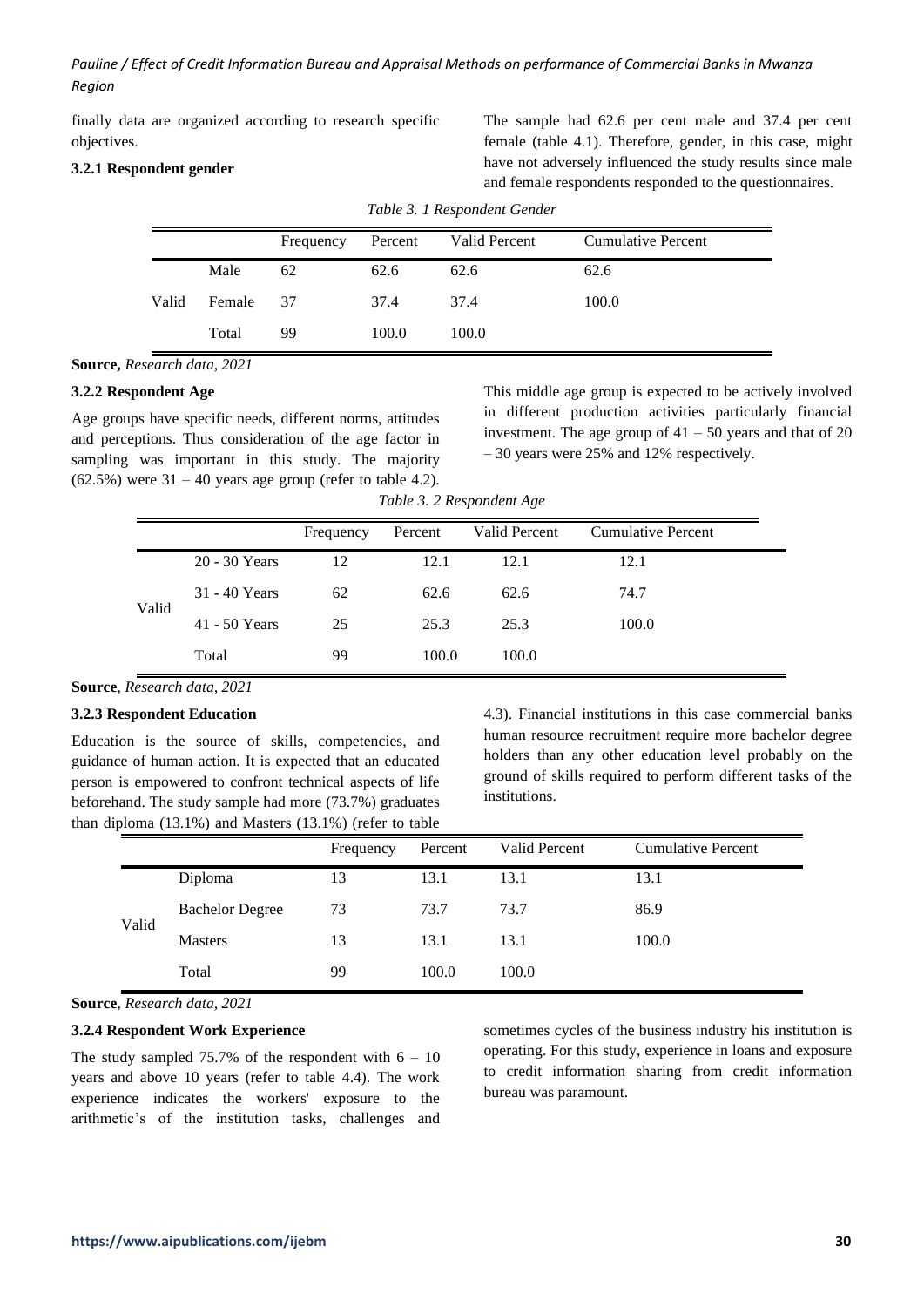|       | Tuble J. J WOIK Experience |           |         |               |                           |  |  |  |
|-------|----------------------------|-----------|---------|---------------|---------------------------|--|--|--|
|       |                            | Frequency | Percent | Valid Percent | <b>Cumulative Percent</b> |  |  |  |
|       | $2 - 5$ Years              | 24        | 24.2    | 24.2          | 24.2                      |  |  |  |
| Valid | $6 - 10$ Years             | 63        | 63.6    | 63.6          | 87.9                      |  |  |  |
|       | Over 10 Years              | 12        | 12.1    | 12.1          | 100.0                     |  |  |  |
|       | Total                      | 99        | 100.0   | 100.0         |                           |  |  |  |

*Table 3. 3 Work Experience*

Source, *Research data, 2021*

#### **IV. RESULTS AND DISCUSSIONS**

Second, correlation analysis was conducted to establish whether there were any association between the independent constructs variables with the dependent variable. Finally a regression analysis using the entry technique was performed to determine the impact of credit reference bureau data sharing, the impact of the credit score appraisal method utilized, on commercial bank credit performance.

The measures of principal component analysis were determined (table 4.5) to enable use of individual variables in the correlation and regression analysis. For variable selection purpose, a cut-off point of 0.7 loadings was used as a threshold measure to retain a variable for further analyses. After rotation, the variable "CRB reduce information asymmetry between banks" measuring information sharing was dropped. Also the variables

"Credit reporting system in my commercial bank is strong" measuring appraisal method was dropped. Therefore, these variables were not used for regression analysis. The total variance explained in each construct were well above the cut-off point of 50% (Table 4.5). The KMO values were also above 0.5 for appraisal methods and non-performing loans and had patterned variables (Bartlett's Test of Sphericity.  $p = 0.000$  meaning that sampling was sufficient for exploratory factor analysis. Measures of sampling adequacy were also proved by the diagonal correlation values of the Anti-image correlation which were above 0.5. The final measure was the determinant which was greater than 0.00001 for all three constructs implying absence or tolerable collinearity.

Therefore, following the measures of principal component analysis the selection of variables with highest loading for regression analysis was made.

| Measure type                         | Information sharing | Appraisal methods | Non-performing<br>loans |
|--------------------------------------|---------------------|-------------------|-------------------------|
| Average loading (retained variables) | 0.733               | 0.74              | 0.75                    |
| Determinant                          | 0.827               | 0.189             | 0.131                   |
| Kaiser-Meyer-Olkin                   | 0.423               | 0.695             | 0.749                   |
| Bartlett's Test of Sphericity        | $p = 0.257$         | $p = 0.000$       | $p = .000$              |
| <b>Total Variance Explained</b>      | 59.901%             | 56.287%           | 66.833%                 |
| Anti $-$ image correlation           | > 0.5               | > 0.5             | > 0.5                   |

*Table 4. 4 Measures of Principal Component Analysis*

Source, *Research data, 2021*

#### **4.1 Reliability Tests**

After the Principal Component Analyses, each construct was subjected to reliability tests to ensure that it was internally consistent. The reliability test results (Table 4.6) revealed that measures of non-performing loans had internal consistency above the cut off of 0.7 which indicated "satisfactory" to produce reliable and valid results. All constructs, CRB's information sharing, nonperforming loans and credit scoring methods produced satisfactory Cronbach's alpha  $(\alpha)$  coefficient of .740, .776 and .772 respectively. Given the measures of principal component analysis of same constructs, the study considered them sufficient for regression analysis.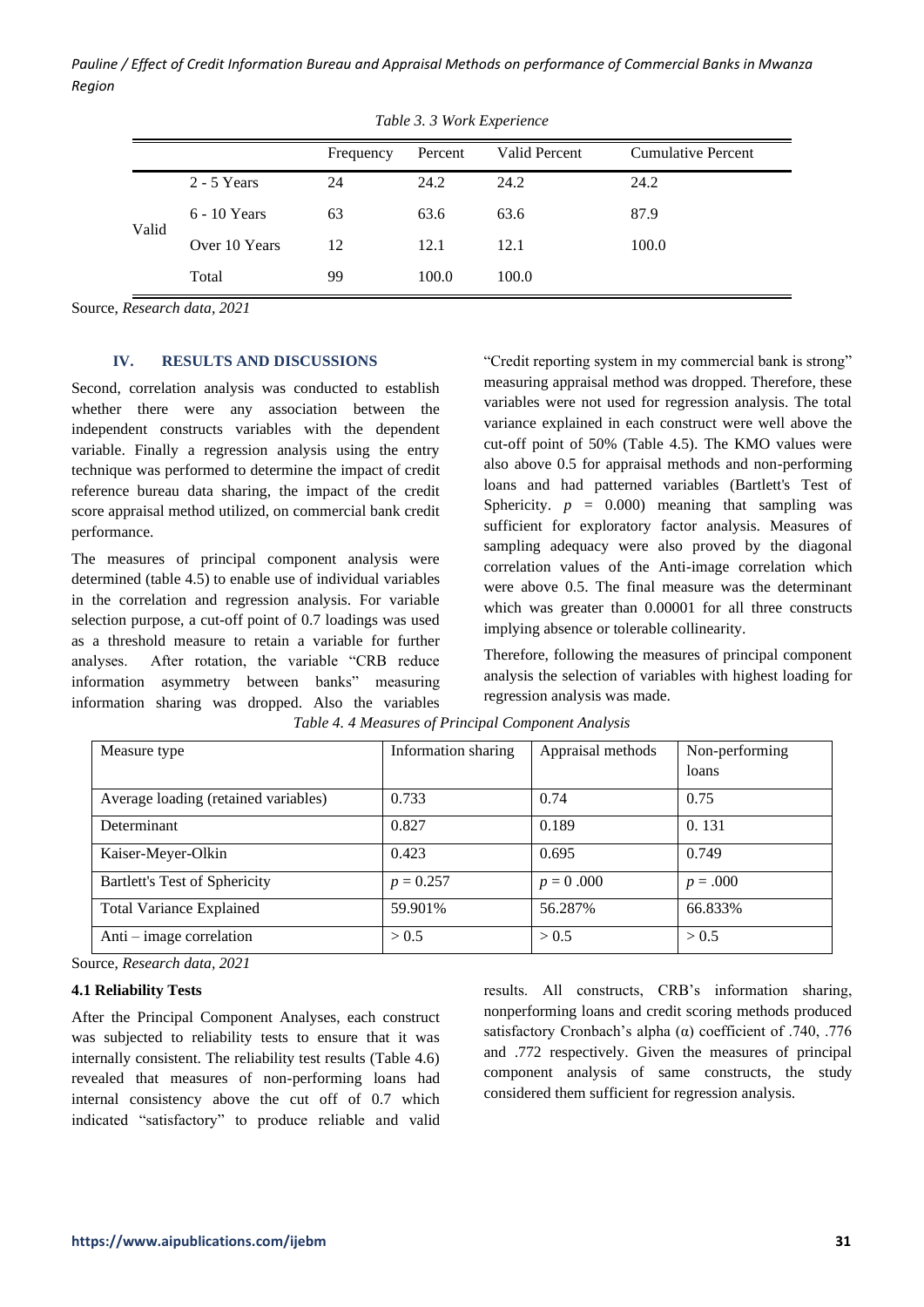| Variable                         | No. of items in the final Cronbach's<br>instrument | alpha<br>coefficient |
|----------------------------------|----------------------------------------------------|----------------------|
| CRB's information sharing        | h                                                  | .740                 |
| Credit scoring appraisal methods |                                                    | .772                 |
| Non-performing loans             |                                                    | .761                 |

*Table 4. 5 Reliability Tests - Cronbach's Alpha Coefficients*

Source, *Research data, 2021*

# **4.2 The effects of CRBs' information sharing on the credit performance**

Ndungo, Tobias and Florence (2016) asserts that sharing information about client credit behaviour amongst financial organizations has a favourable economic impact. In view of this argument this study intended to establish the effect of CRBs' information sharing on credit performance of commercial banks in Mwanza. The correlation analysis results revealed that the variable "CRB reduce information asymmetry between banks" had a low, positive and significant correlation ( $r = 0.265$ ,  $p < 0.01$ ) with the variable "CRB reduces credit risk to acceptable levels" and had a high, positive and significant correlation  $(r = 0.495, p < 0.01)$  with the variable "Use of CRB" reduce the borrowing cost by fostering competition". These correlations revealed that reduction of information asymmetry is to a low extent accompanied by reduction in credit risk to acceptable levels and that use of the reduction of borrowing cost due to use of CRB is highly accompanied by reduction of credit risk (table 4.). Therefore, use of credit information bureau was accompanied by reduction of credit risk, and thus improved credit

Performance of commercial banks in Mwanza region.

*Table 4. 6 Bivariate Correlations between CRB information*

|                                                                    |                            | CRB reduces credit risk to acceptable levels |  |  |
|--------------------------------------------------------------------|----------------------------|----------------------------------------------|--|--|
| information<br><b>CRB</b><br>reduce                                | <b>Pearson Correlation</b> | $.265***$                                    |  |  |
| asymmetry between banks                                            | Sig. (2-tailed)            | .008                                         |  |  |
|                                                                    | N                          | 99                                           |  |  |
| CRB Increases the Number of                                        | Pearson Correlation        | $-.091$                                      |  |  |
| repeat customers                                                   | Sig. (2-tailed)            | .371                                         |  |  |
|                                                                    | N                          | 99                                           |  |  |
| $\sigma$ f<br><b>CRB</b><br>Use<br>reduce<br>the                   | <b>Pearson Correlation</b> | $.495***$                                    |  |  |
| borrowing cost by fostering<br>competition                         | Sig. (2-tailed)            | .000                                         |  |  |
|                                                                    | N                          | 99                                           |  |  |
| Credit<br>information<br>sharing                                   | <b>Pearson Correlation</b> | .194                                         |  |  |
| <b>CRB</b><br>rewards<br>from<br>and<br>promotes good credit track | Sig. (2-tailed)            | .054                                         |  |  |
| record                                                             | N                          | 99                                           |  |  |
| Loan accessibility is affected                                     | <b>Pearson Correlation</b> | .093                                         |  |  |
| by credit information sharing                                      | Sig. (2-tailed)            | .357                                         |  |  |
|                                                                    | N                          | 99                                           |  |  |
| Credit report predict default                                      | Pearson Correlation        | $-.037$                                      |  |  |
| risk of potential borrowers                                        | Sig. (2-tailed)            | .720                                         |  |  |
|                                                                    | N                          | 99                                           |  |  |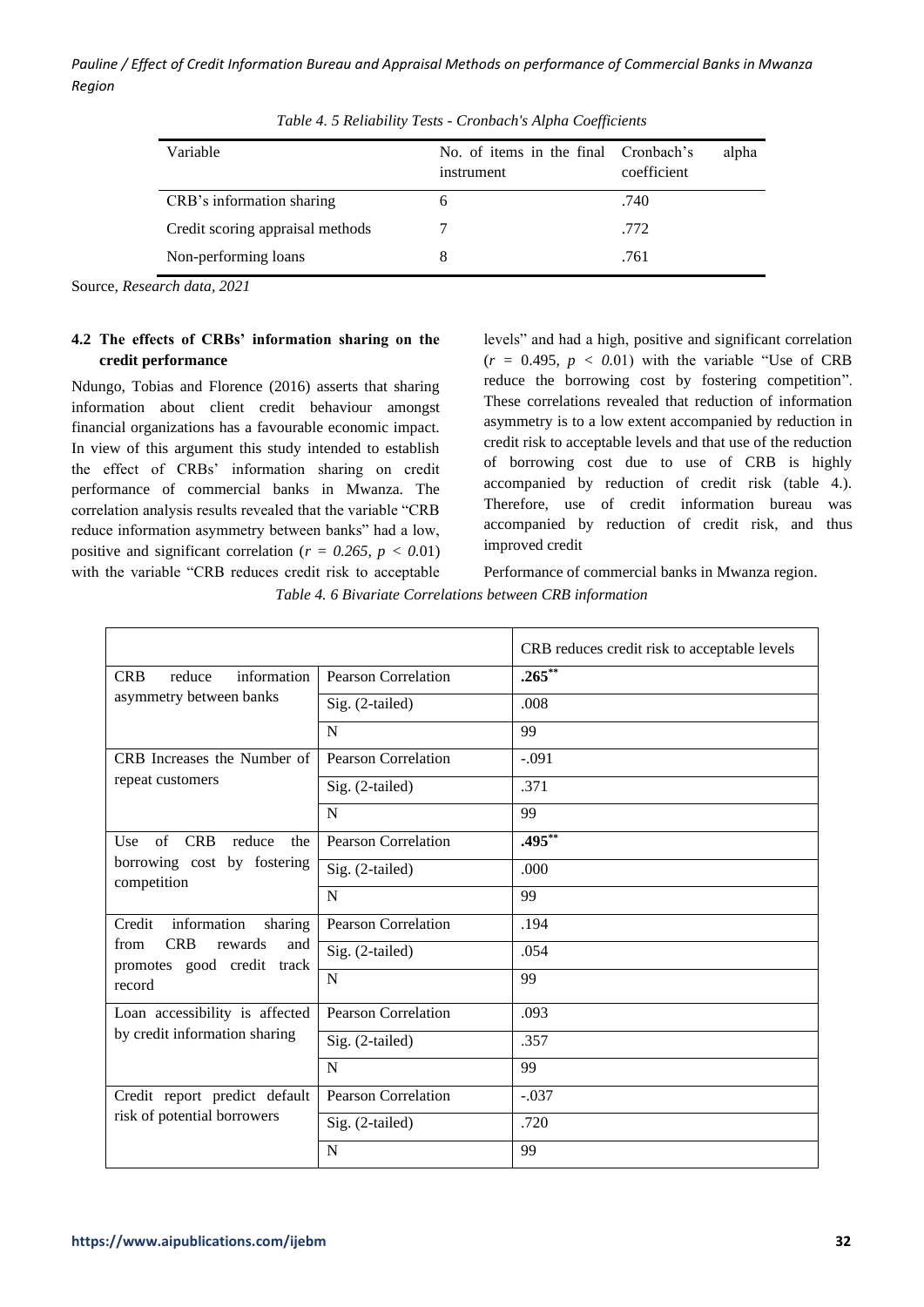*Pauline / Effect of Credit Information Bureau and Appraisal Methods on performance of Commercial Banks in Mwanza Region*

\*\*. Correlation is significant at the 0.01 level (2-tailed). \*. Correlation is significant at the 0.05 level (2-tailed).

In order to ensure cause - effect relationship, the regression analysis was conducted. The regression output through enter method revealed that CRB information sharing has a positive, strong (0.518) effect on credit performance of commercial banks, and this effect is significant at *t* (3, 95)  $= 6.110, p < 0.05$ ) (Table 4.9). The findings are similar to Muthoni (2014) findings who conducted a study to determine the relationship between credit information sharing and loan defaulting in commercial banks. The study showed that credit information sharing significantly minimizes default rates in banks, thus improving profitability. Similar results were obtained by the study of Koros (2015) on the impact of a credit reference bureau on the credit market performance among commercial banks in Kenya, He established a positive relationship between credit information referencing and credit performance in banks.

Jagongo and Kerage (2015) researched credit information sharing and commercial bank performance in Kenya. The research uncovered a number of important observations; credit information sharing enhances commercial banks' performance in Kenya, information sharing is linked to the scope of loan markets, There is a positive correlation between credit information sharing and banking sector performance as banks share credit information about borrowers, their relative performance improves. Therefore, Mwanza region commercial banks performance have been significantly impacted by credit information sharing through credit information bureaus.

# **4.3 The effects of the credit scoring appraisal method on the credit performance**

Mburu (2016) states that credit scoring estimates at the time it is carrying out the request, what will be the behaviour of credit to maturity. However, this predictive model did not come up without criticism or rather mixed perception as of its suitability to the purpose it was created for. From this ground the study intended to establish effect whatsoever the appraisal method has on credit performance of commercial banks. The study date was tested for correlation of the appraisal method and credit performance of commercial banks. The correlation output revealed that the variable "CRB reduces over reliance on collateral for loan appraisal" had a medium, positive and significant correlation ( $r = 0.412$ ,  $p < 0.01$ ) with the variable "CRB reduces credit risk to acceptable levels" and that the variable "CRB influences use of historical trends in lending and repayment" had a low, negative, and significant correlation ( $r = 0.243$ ,  $p < 0.05$ ) with "CRB reduces credit risk to acceptable levels". These correlations revealed that decrease of over reliance on collateral for loan appraisal due to use of CRB was accompanied with reduction in credit risk. Also the results revealed that use of historical trends in lending and borrowing as influenced by CRB was accompanied with increase in credit risk. This however is abnormal observation where the appraisal method aspects are negatively related to credit performance.

|                                              |                            | CRB reduces credit risk to acceptable levels |  |  |
|----------------------------------------------|----------------------------|----------------------------------------------|--|--|
| CRB reduces over reliance on                 | <b>Pearson Correlation</b> | $.412**$                                     |  |  |
| collateral for loan appraisal                | $Sig. (2-tailed)$          | .000                                         |  |  |
|                                              | N                          | 99                                           |  |  |
| CRB emphasises cash flow and                 | Pearson Correlation        | .010                                         |  |  |
| liquidity                                    | Sig. (2-tailed)            | .918                                         |  |  |
|                                              | N                          | 99                                           |  |  |
| Credit reporting system in my                | <b>Pearson Correlation</b> | $-.172$                                      |  |  |
| commercial bank is strong                    | Sig. (2-tailed)            | .089                                         |  |  |
|                                              | N                          | 99                                           |  |  |
| Bank<br>has<br>asymmetric                    | <b>Pearson Correlation</b> | .003                                         |  |  |
| information between borrowers<br>and lenders | Sig. (2-tailed)            | .976                                         |  |  |
|                                              | N                          | 99                                           |  |  |

*Table 4. 7 Bivariate Correlations between Scoring Method and credit performance*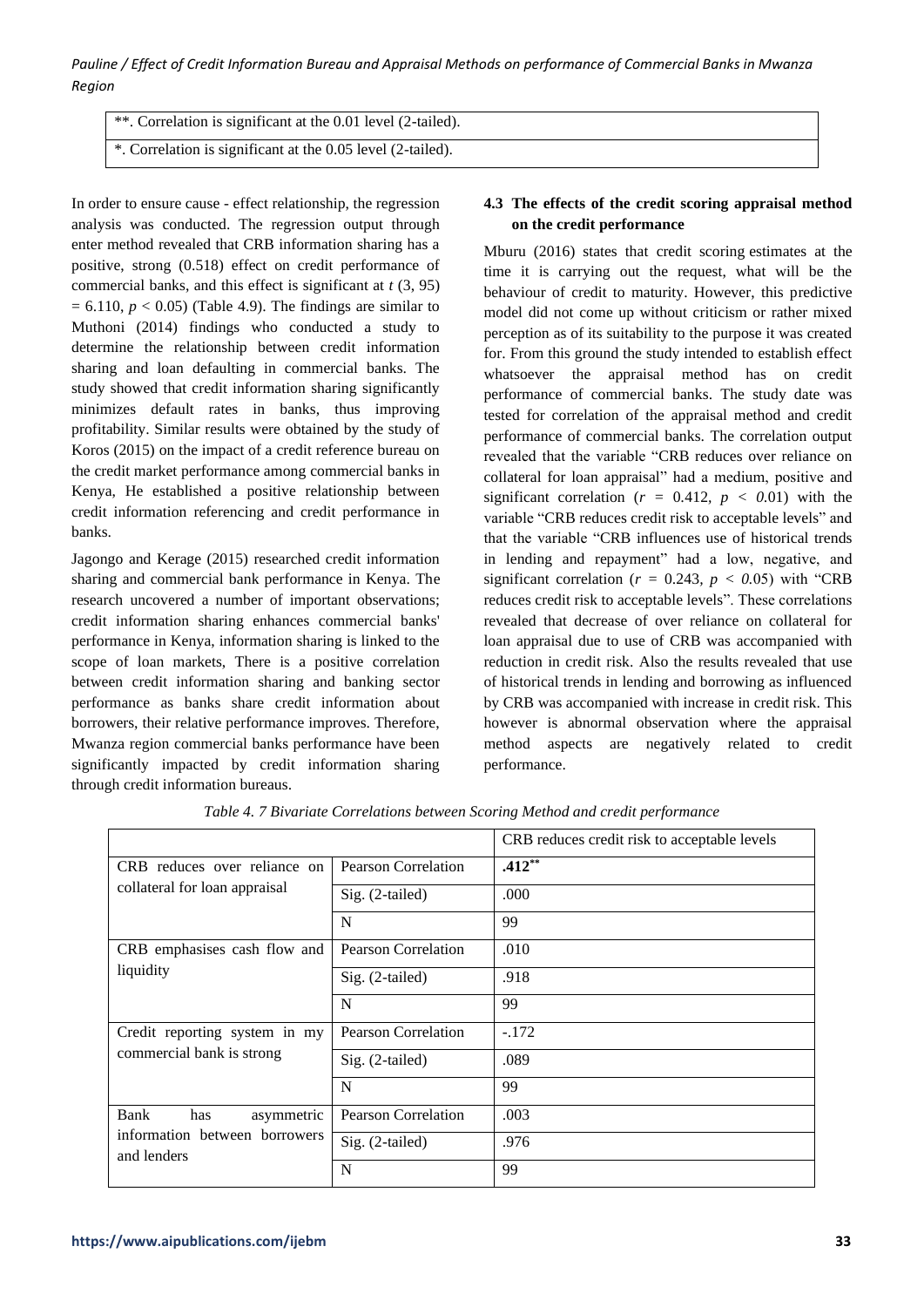*Pauline / Effect of Credit Information Bureau and Appraisal Methods on performance of Commercial Banks in Mwanza Region*

| CRB emphasises cash flow and                      | Pearson Correlation | $-.188$  |
|---------------------------------------------------|---------------------|----------|
| liquidity<br>method<br>a<br>of<br>as<br>appraisal | Sig. (2-tailed)     | .062     |
|                                                   | N                   | 99       |
| CRB encourages use of credit                      | Pearson Correlation | $-.100$  |
| rating for appraisal                              | $Sig. (2-tailed)$   | .322     |
|                                                   | N                   | 99       |
| CRB influences use of historical                  | Pearson Correlation | $-.243*$ |
| trends in lending and repayment                   | Sig. (2-tailed)     | .015     |
|                                                   | N                   | 99       |

\*\*. Correlation is significant at the 0.01 level (2-tailed).

\*. Correlation is significant at the 0.05 level (2-tailed).

The regression output through enter method revealed that credit scoring appraisal method has a positive, weak (0.233) effect on credit performance of commercial banks. This effect is significant at  $t$  (3, 95) = 2.844, p < 0.05 (Table 4.9). The study findings are similar to the findings of the study by Chido Makomeke *et al* (2016) who observed a direct relationship between credit appraisal methods with asset quality. The results are also similar to study of Njeru *et al* (2019) which aimed at assessing the effectiveness of credit appraisal on loan performance in commercial banks in Kenya and revealed that lending placed much reliance on use of past information and thus credit referencing and credit history were applied more in credit appraisal. Ndyagyenda (2020) studded the relationship between credit risk management and financial performance of Bank of Africa (U) Ltd in Uganda and She found out that strong credit appraisal puts the milestones for an effective management of credit risk and gives the firms a competitive advantage in the market place, and She concluded that credit appraisal defines a bank's survival and profitability. Therefore, for Mwanza commercial banks Credit scoring significantly predicts to some extent, during loan application stage, of the credit behaviour up to

maturity, taking into account the customer's risk, using a predictive model that evaluates payment behaviour using a score that assesses the risk of a borrower or that of the operation (Mburu, 2016). Taking this important role credit scoring systems will rectify the unfairness that would arise if only accepted applications were considered rather than all applicants. The results of this study also confirms the advantage of credit scoring where the same data can be analysed times and again. Furthermore, Yang (2015) adds that credit scoring systems may use the same data to assess and weight the same way even by a different credit analysts, which is a different scenario when judgemental approaches are used.

A multiple linear regression was fitted to explain credit performance of commercial banks in Mwanza based CRBs' information sharing, and Credit score appraisal methods. The overall model explains  $30.7\%$  ( $r^2$ ) and  $28.6\%$  $(adjusted r<sup>2</sup>)$ ) variation of credit performance of commercial banks in Mwanza (Table 4.7), and it is significantly useful in explaining credit performance of commercial banks in Mwanza,  $F(3, 95) = 14.060$ ,  $p < .05$ (table 4.8).

*Table 4. 8 Model Summary*

| Model R |                | R    | Adjusted        | Std.           |     | Error Change Statistics |                                |   |    |        | Durbin-Watson |
|---------|----------------|------|-----------------|----------------|-----|-------------------------|--------------------------------|---|----|--------|---------------|
|         |                |      | Square R Square | of<br>Estimate | the | Change                  | R Square F Change df1 df2 Sig. |   |    | Change | F             |
|         | $.555^{\circ}$ | .307 | .286            | .932           |     | .307                    | 14.060                         | 3 | 95 | .000   | 2.221         |

**Source**, *Research data, 2021*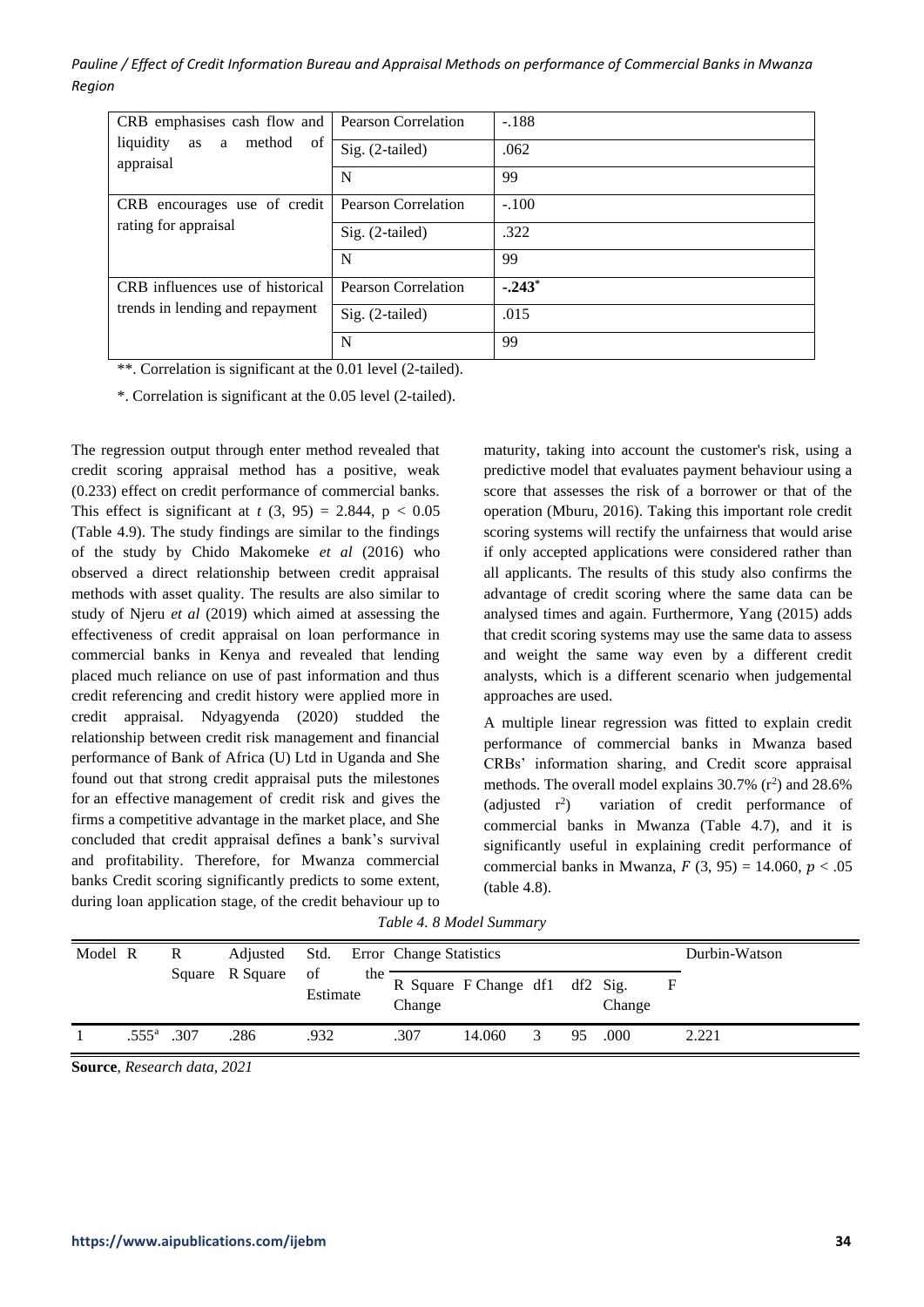*Pauline / Effect of Credit Information Bureau and Appraisal Methods on performance of Commercial Banks in Mwanza Region*

| Model |            | Sum of Squares | df | Mean Square | F      | Sig.              |  |
|-------|------------|----------------|----|-------------|--------|-------------------|--|
|       | Regression | 36.624         |    | 12.208      | 14.060 | .000 <sup>b</sup> |  |
|       | Residual   | 82.487         | 95 | .868        |        |                   |  |
|       | Total      | 119.111        | 98 |             |        |                   |  |

*Table 4. 9 ANOVA*

**Source**, *Research data, 2021*

This model means that more use of CRBs' information sharing, is likely to impact positively credit performance of a commercial bank by 0.518 factor, this factor was found to be a significant change,  $t(3, 95) = 6.110$ ,  $p < .05$  (table 4.9). Secondly, the model show that with more use of credit appraisal methods will improve credit performance significantly, positively and weakly by a factor of 0.233. this impact is significant impact at  $t(3,95) = 2.844$ ,  $p <$ 0.05(table 4.9).

|       | Twele 1. To cochierento    |                |       |              |       |      |                |                  |  |  |  |  |  |
|-------|----------------------------|----------------|-------|--------------|-------|------|----------------|------------------|--|--|--|--|--|
| Model |                            | Unstandardized |       | Standardized |       | Sig. |                | 95.0% Confidence |  |  |  |  |  |
|       |                            | Coefficients   |       | Coefficients |       |      | Interval for B |                  |  |  |  |  |  |
|       |                            | B              | Std.  | <b>B</b> eta |       |      | Lower          | Upper            |  |  |  |  |  |
|       |                            |                | Error |              |       |      |                | Bound Bound      |  |  |  |  |  |
|       | (Constant)                 | 2.013          | .465  |              | 4.327 | .000 | 1.089          | 2.936            |  |  |  |  |  |
|       | Method of appraisal        | .233           | .082  | .245         | 2.844 | .005 | .395           | .070             |  |  |  |  |  |
|       | Credit Information sharing | .518           | .085  | .529         | 6.110 | .000 | .349           | .686             |  |  |  |  |  |

*Table 4. 10 Coefficients*

a. Dependent Variable: Non-performing loans

**Source**, *Research data, 2021*

Therefore, the regression model that was fitted to explain the credit performance of commercial banks is given below;

# **Credit performance** = 2.013 + 0.518 (**CRBs' Information Sharing**) + 0.233 (**Appraisal Method**) + 82.487

According to the regression model, the quantity of credit reports drawn by banks owing to the availability of CRBs had a favourable and substantial impact on bank performance. Drawing records from credit reporting bureaus is a strategy done by banks to reduce credit risk. According to the model, banks would become more lucrative if they used credit reports more frequently, which would be aided by credit information sharing Shisia *et al* (2014) who discovered that information sharing has a substantial impact on the actions taken by banks to manage credit risk, such as credit application screening, borrowers' monitoring, and credit risk evading.

## **V. CONCLUSIONS & RECOMMENDATIONS**

The study established results for two objectives. The findings were arranged considering the impact of CRBs' information sharing and credit scoring evaluation techniques on commercial banks' credit performance in Mwanza. According to the study, we found a significant, strong, and favourable relationship between CRB information sharing and commercial bank credit performance in Mwanza. Second, the study's findings demonstrated that credit score appraisal methodologies had a positive, significant, and modest effect on commercial banks' credit performance in Mwanza.

## **5.1 Conclusion**

The first objective assessed the effect of credit reference bureau's exchanging information and the commercial banks' performance. The results show that the effect on credit reference bureau's information sharing is a strong positive effect which means that CRB's information sharing has strongly improved the commercial banks' credit performance in Mwanza.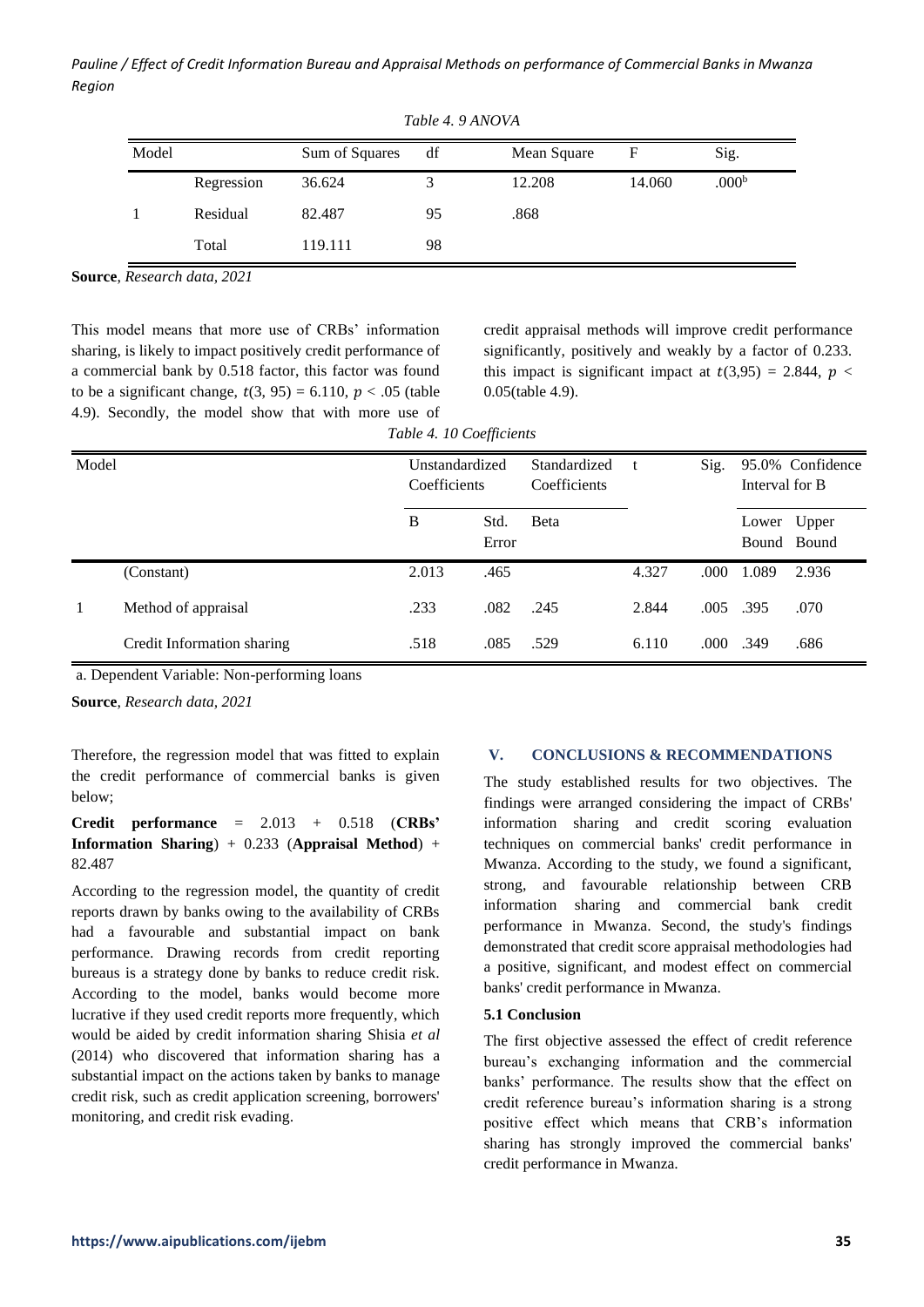The second objective assessed the influence of credit scoring appraisal methods employed on commercial bank's performance in Mwanza, the results showed that there is a weak and positive effect between credits scoring appraisal methods employed on the performance of commercial banks in Mwanza. This suggest that although use of appraisal methods may encounter various challenges and thus fail to provide results expected by the banks, it is important to evaluate the customer prior to a loan issue, and this can significantly help the bank improve credit performance to a certain extent.

Overall, the study concludes that sharing credit reference bureau information and credit appraisal methods helps to reducing default loans and so enhances commercial bank credit performance.

The study shows that credit reference bureau services and credit appraisal methods help banks improve profitability by lowering the frequency of non-performing loans. Transaction costs, competitive information sharing, loan loss and delinquency, and credit evaluation methods that are increased when credit reference bureau services are employed make this feasible.

#### **5.2 Recommendations**

Regarding the study's findings, the researcher commends banking institutions to continue utilizing the credit reference bureau's information exchange services as it enhances their profitability through the reduction of nonperforming loans. To improve credit information sharing, both financial and non-financial entities should be permitted access to borrowers' credit reports at a low or no cost. This would be assisted by creating an environment that promotes more competitive information sharing. The bank of Tanzania (BoT) should oversee credit reference bureaus to ensure that they provide up to date information on borrowers' histories, which would improve their effectiveness and, in turn, minimize information asymmetry, resulting in less adverse selection. The researcher ran into time constraints because the study was completed in such a short time, a longer time frame would have been preferable because it would have allowed the researcher to collect data from more target institutions. The researcher also advises using panel data with crosssectional analysis to examine variability across time using panel regression method.

#### **5.2.1 Managerial recommendations**

At present, The Bank of Tanzania (BoT) licenses and regulates credit reference bureaus (CRBs). Credit information provided by banks with these entities is private and secret, and it cannot be shared without the owner's permission. CRBs should have strict processes in place to guarantee that this is followed at all times in order to retain their confidentiality.

#### **5.3.2 Policy recommendations**

Commercial banks and microfinance institutions should be required to communicate all filed information by the Bank of Tanzania (BoT). In order to reduce information asymmetry in the Tanzania credit market, this study recommends that other institutions offering other types of credit, such as village community banks, share information with Credit Reference Bureaus in order to enrich the database and provide a complete overview of borrowing entities.

To improve credit information sharing, both financial and non-financial entities should be permitted access to borrowers' credit histories at a low or no cost. This would be assisted by creating an environment that fosters more competitive information sharing. The bank of Tanzania should oversee credit reference bureaus to ensure that they provide up-to-date information on borrowers' histories, which would improve their efficacy and, in turn, minimize information asymmetry, resulting in less adverse selection.

#### **REFERENCES**

- [1] Ahmad, F. (2013). Corruption and Information Sharing as Determinants of Non-Performing Loans. Bsrj, 4(1), 87–98. https://doi.org/10.2478/bsrj-2013-0008
- [2] Akerlof, G. A. (1970). The Marketof Lemons. The Quarterly Journal of Economics, 84(3), 488–500.
- [3] Asava, A. F. (2013). the Effect of Capital Structure on the Financial Performance of Commercial Banks in Kenya By a Research Project Submitted in Partial Fulfillment of the Requirements for the Award of the Degree of Master of Business Administration , University of Nairobi, (November).
- [4] Agbloyor E, Kwadjo A., Gyeke-dako A (2017) Effect of Credit Access Function on Financial Performance of Saccos in Kenya
- [5] Alhassan A (2019) Credit Information Sharing, Credit Growth and Bank Profitability: The Case Of Lesotho
- [6] Alloyo, P. (2015)., The Effect of Credit Reference Bureaus on Financial Performance of Commercial Banks in Kenya. International Journal of Business and Management Invention, 2(2), pp 30–31.
- [7] Al-Tamimi, H. (2002). Risk Management Practices: An Empirical Analysis of the UAE Commercial Banks. Finance India, 3, 1045-1057.
- [8] Boston Consulting Group (2001). From Risk Taker to Risk Manager: Ten Principles for Establishing a Comprehensive Risk Management System for Banks.
- [9] Bureau, C. R. (2013). Progress to establishment of Tanzania ' s Credit Reference System, (April).
- [10] CBK. (2014). Bank Supervision Annual Report 2014. Supervision, 86. Retrieved from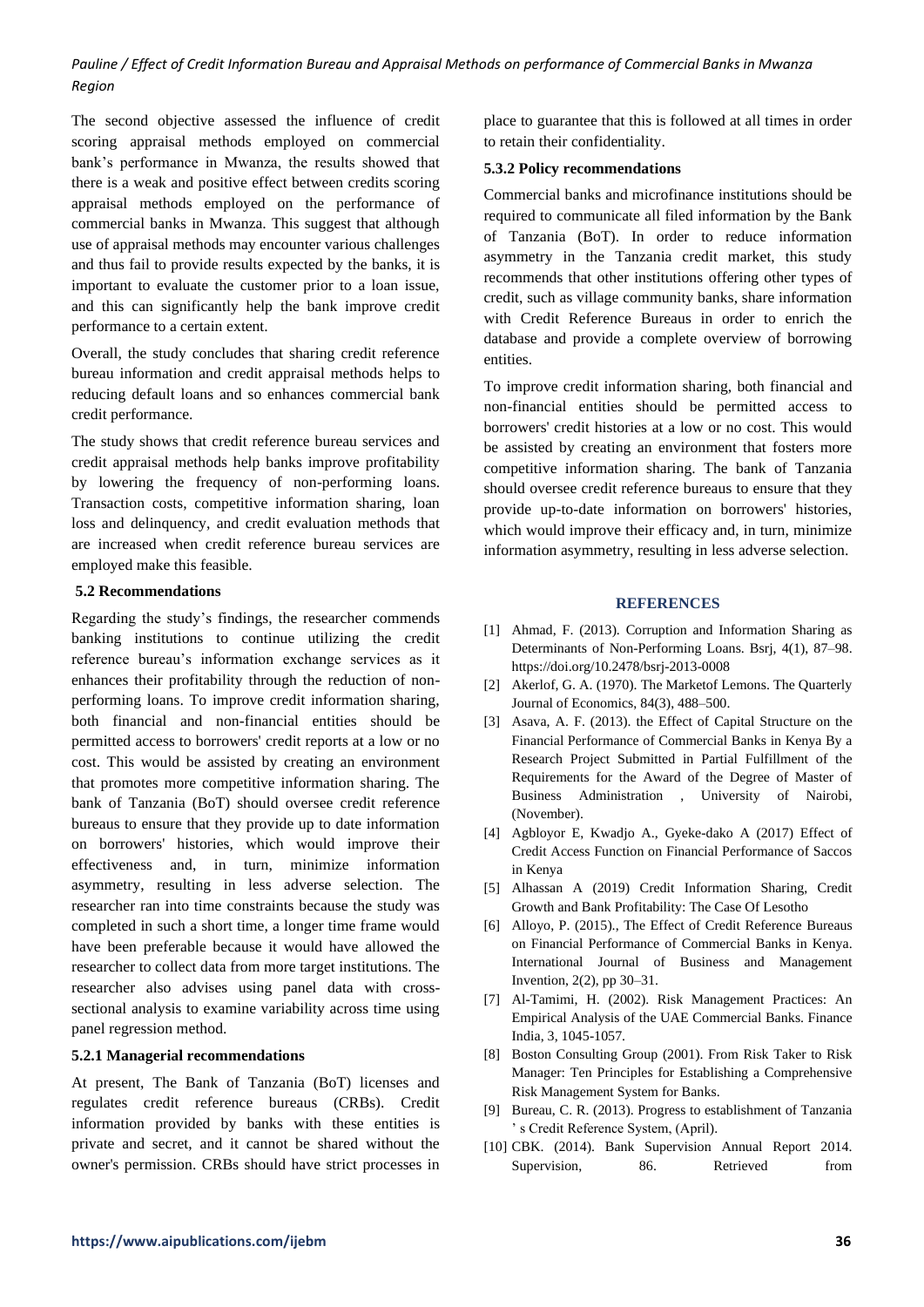http://www.centralbank.go.ke/downloads/bsd/annualreports/ bsd2010.pdf

- [11] Bank of Tanzania BOT., (2019). The Bank Supervision Annual Report
- [12] Bank of Tanzania (BOT), (2019/2020), Annual Report
- [13] Bennardo, A., Pagano, M. & Piccolo, S. (2014). Information Sharing with Multiple-Bank Lending, Mimeo, University of Salerno.
- [14] Central Bank of Kenya, C.B.K. (2019). The Bank Supervision Annual Report. Retrieved 10 May 2021, from http://www.centralbank.go.ke
- [15] Christopher J.M, Kadima J, D. Juma (2020) Credit Information Sharing Practices and Financial Performance of Commercial Banks in Kenya
- [16] Creswell J W (2014), Qualitative, Quantitative and Mixed approaches, London Sage Publications.
- [17] Fredrick W. Ndede S (2019) Bank Credit Risk and Credit Information Sharing in Africa: Does Credit Information Sharing Institutions and Context Matter?
- [18] Gichimu, S. (2015). Credit Reference Bureaus, Loans Advancement and Recovery Performance by the Higher Education Loans Board of Kenya. Journal of Modern Accounting and Auditing, 4(3), 35–42
- [19] Gaitho, N. (2013). Role of Credit Reference Bureaus on Credit Access in Kenya: a Survey of Commercial Banks in Kenya. European Scientific Journal, 9(13), 301–314. Retrieved from http://eujournal.net/index.php/esj/article/view/1055
	-
- [20] Haron, A. &Hin Hock, J.L. (2007). Inherent Risk: Credit and Market Risks: The Regulatory Challenge", John Wiley & Son (Asia) Pte Ltd.
- [21] IFSB, (2005).Guiding Principles of Risk Management for Institutions (Other than Insurance Institutions) Offering only Financial Services, Financial Services Board.
- [22] Jackson M, Tobias O, Florence. F (2017) Effect of Information Sharing Function on Financial Performance Of Savings And Credit Co-Operative Societies
- [23] Khanji, I. M., & Siam, A. Z. (2021). The effect of the credit query in reducing credit risks from the viewpoint of workers in jordanian banks. Accounting, 7(1), 119–126. https://doi.org/10.5267/j.ac.2020.10.006
- [24] Kiplangat, K. H. (2015). Effect of Credit Information Sharing on the Credit Market Performance of Commercial Banks in Kenya, 5(03), 41–63.
- [25] Kerage P M and Jagongo A (2018), Credit Information Sharing and Performance of Commercial Banks in Kenya, Global Journal of Commerce and Management Perspective
- [26] Khanji I, A. Siam (2021) The Effect Of The Credit Query In Reducing Credit Risks From The Viewpoint Of Workers In Jordanian Banks
- [27] Kinanga A .M (2016) Effect of diversification on loan default rate in non-deposit taking savings and credit cooperative societies, Kakamega county kenya
- [28] Kipchumba, G. (2015), The Relationship between Credit information Sharing and Loan Book Size and Non-Performing Loans of commercial Banks in Kenya. Unpublished MBA Research Paper, University of Nairobi.
- [29] Kusa, O. & Okoth, V. (2015). Determinants of Financial Performance of Commercial Banks in Kenya. International Journal of Economics and Financial Issues. 1(3), 237–257.
- [30] Kusi, Baah Aye & Agbloyor, Elikplimi Komla & Ansah-Adu, Kwadjo & Gyeke-Dako, Agyapomaa, 2017. "Bank credit risk and credit information sharing in Africa: Does credit information sharing institutions and context matter?," Research in International Business and Finance, Elsevier, vol. 42(C), pages 1123-1136.
- [31] Mishkin, F. S. (1991). Asymmetric information and financial crises: A historical perspective. Financial Markets and Financial Crises. Retrieved from http://www.nber.org/papers/w3400
- [32] Mishkin, F. S. (1999). Global Financial Instability: Framework, Events, Issues. Journal of Economic Perspectives, 13(4), 3–20. https://doi.org/10.1257/jep.13.4.3
- [33] Marobhe & Pastory (2015) The determinants of the commercial banks profitability in Tanzania
- [34] Masenene (2015) The effectiveness of operational Risk Management among Tanzanian Financial Institutions Masters Degree Dissertation,
- [35] Mburu L (2016), Effect of Credit information sharing on cubing non-performing loans in commercial banks of Kenya, Masters Degree Dissertation, KCA University, Kenya
- [36] Mugwe M W and. Oliweny T (2017), The Effect of Credit Information Sharing on The Performance of Commercial Banks in Kenya, International Journal of Business and Commerce Vol. 5, No.03: [41-63]
- [37] Muritthi J C, Wawera K M and Muturi W (2016) Effect of Credit Risk on Financial Performance of Commercial Banks Kenya, Journal of Economics and Finance, Vol 7(04):pp. 72-
- [38] Mwaura D W and Jagongo A (2017), Credit Policy and Financial performance of commercial banks in Kenya, International Journal of Current Research, Vol. 9(1), pp.45912-45918
- [39] Ndero, S. W., Wepukhulu, J. M., and Bogonko, J. B. (2019) "Relationship between credit appraisal and loan performance by commercial banks in uasin gishu county, kenya" European Journal of Economic and Financial Research ISSN: 2501-9430 ISSN-L: 2501-9430, Volume 3, Issue 4
- [40] Ndungo J.M, Tobias .O, Florence M (2016) Effect of financial literacy on financial preparedness for retirement among permanent and pensionable employees in state owned corporations in Nairobi, Kenya
- [41] Ndyagyenda, C. (2020) Credit Risk Management and Financial Performance: A Case of Bank of Africa (U) Limited. Open Journal of Business and Management, 8, 30- 38. doi: 10.4236/ojbm.2020.81002.
- [42] Njeru, M., Mohammed, S., and Wachira, A. (2015) "Effectiveness of credit appraisal on loan performance of commercial banks in Kenya", International Journal of Recent Engineering Research and Development (IJRERD) Volume No. 01 – Issue No. 06, ISSN: 2455-8761
- [43] Njeru, M., Mohammed, S., and Wachira, A. (2017) "Effectiveness of credit management, system on loan